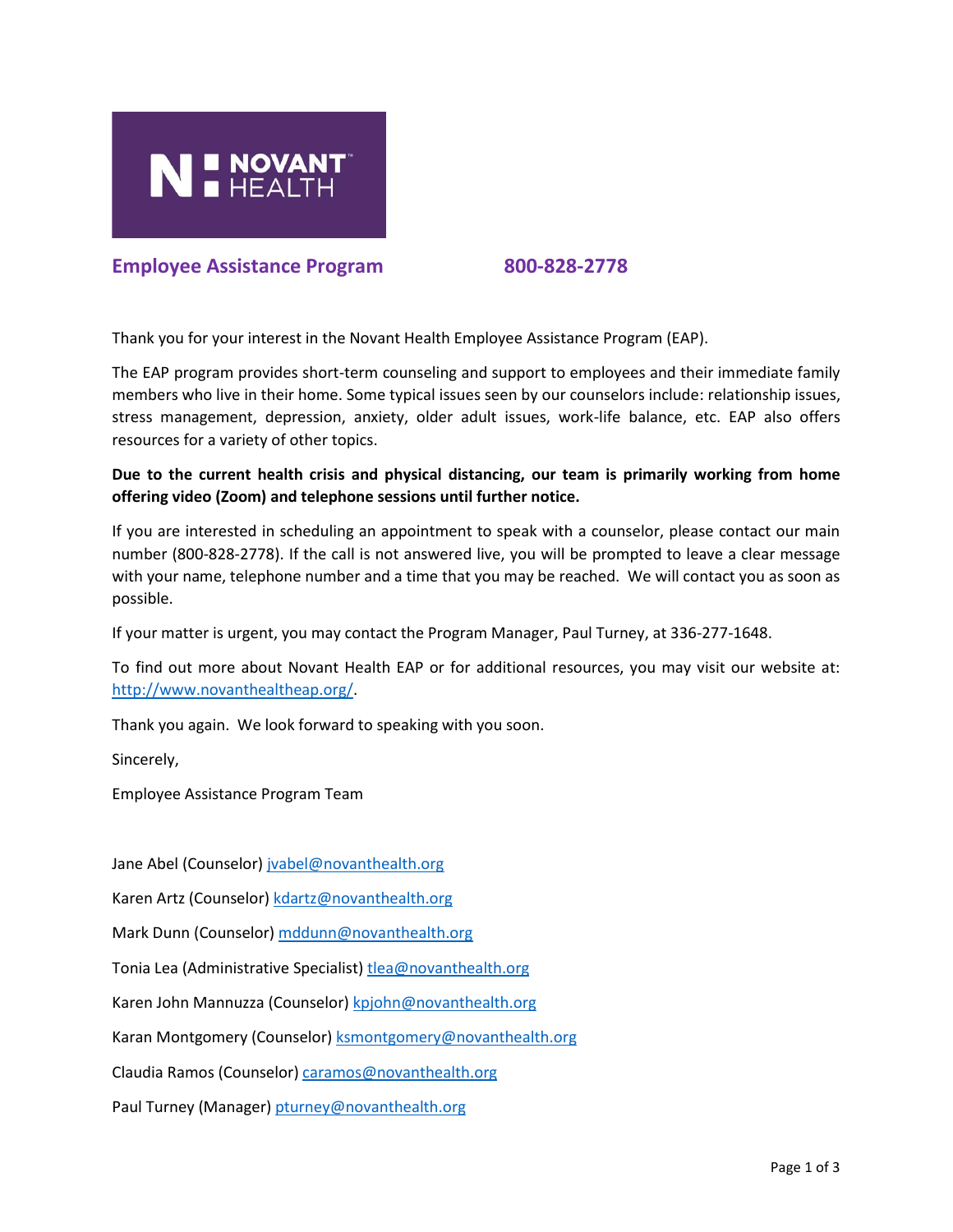# **Meet the Novant Health EAP Team**



# **Jane Vatz Abel ivabel@novanthealth.org**

I have been working as an Employee Assistance Program counselor with Novant Health for nearly 25 years. I have a BA in Psychology from UNC at Chapel Hill and a MS in Counseling from Boston University. I enjoy talking with team members (clients) about numerous issues that affect them in their daily lives both at work and at home. It is of major importance for individuals to focus on being resilient in today's changing world; I assist in promoting that strength in others and help them to focus on positive aspects of their lives.



### **Karen Artz Karen Artz** [kdartz@novanthealth.org](mailto:kdartz@novanthealth.org)

I have worked as an Employee Assistance Counselor with Novant Health for 12 years and have experience with a variety of issues. I hold a Master's Degree in Human Development and Learning, am a Licensed Clinical Mental Health Counselor, Licensed Clinical Addictions Specialist, and a Certified Employee Assistance Professional with additional training in trauma therapy. I encourage self-care, personal growth and the practice of mindfulness. I believe that mind/body/spirit health must be a priority for healing. There is something very special about Health Care workers and am so grateful to serve our team members daily.



### **Mark Dunn** [mddunn@novanthealth.org](mailto:mddunn@novanthealth.org)

I am a Licensed Clinical Mental Health Counselor, Board Certified Professional Coach and Board Certified Diplomate in Clinical Hypnotherapy with 30 years of experience. I seek to help Novant employees and family members effectively ease and navigate through anxiety, depression, relationships issues, concerns at work and personal life. I have a specific focus to help those going through grief, loss, traumatic stress and chronic conditions



### **Tonia Lea** [tlea@novanthealth.org](mailto:tlea@novanthealth.org)

As the Administrative Specialist supporting the Employee Assistance Program, I am often the initial contact for Novant Health Team Members and their immediate family members seeking support. I enjoy meeting and working with our clients to schedule appointments and answer questions regarding the program. I am a Registered Health Information Technician (RHIT) and certified in Human Resources with over 20 years of experience in administrative and other related fields.